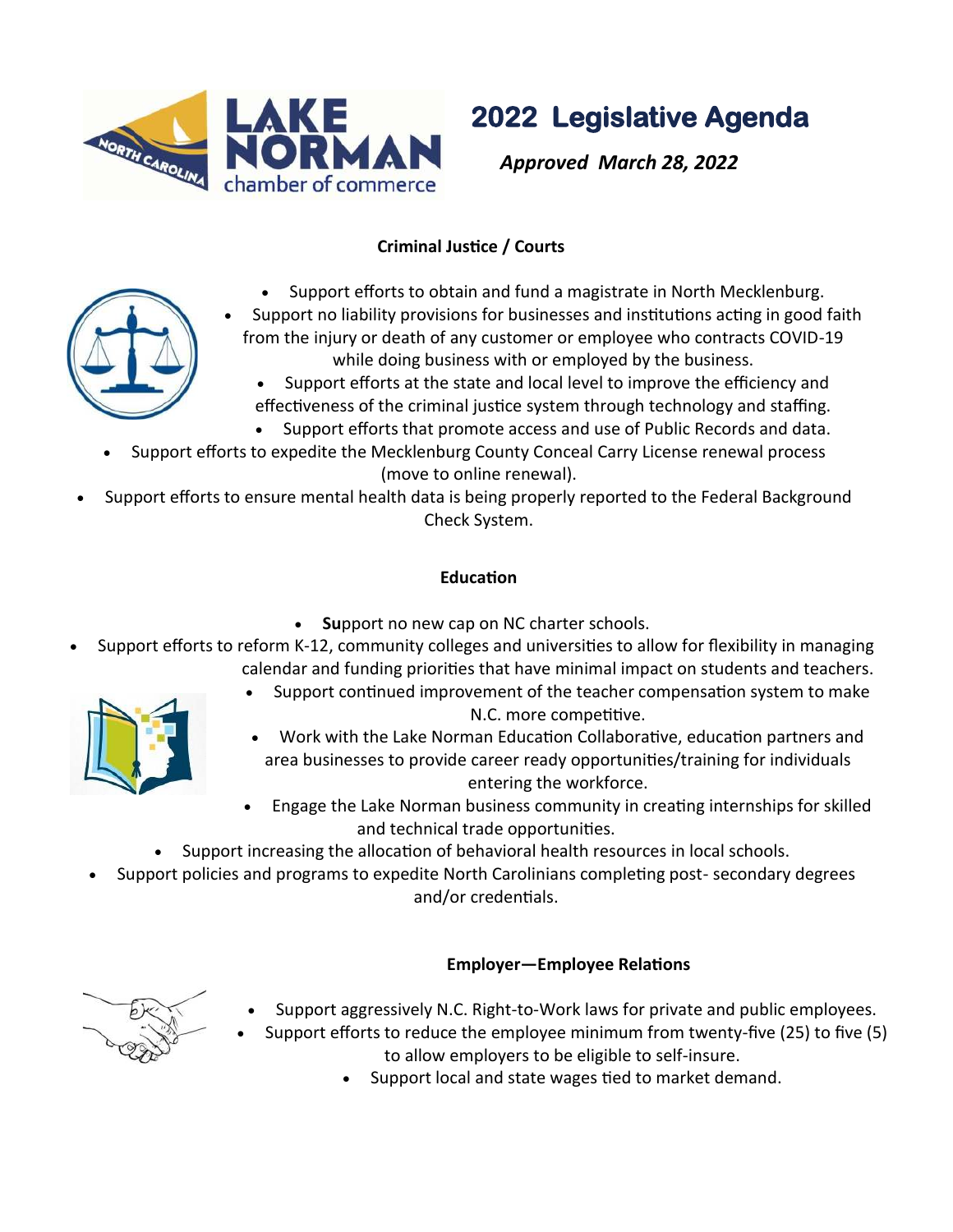### **Environmental**



• Collaborate with the Lake Norman Marine Commission, Duke Energy, NC Department of Environmental Quality, NC Wildlife Resources Commission and local agencies to bring awareness and support efforts in managing hydrilla as well as other threats to our lake system.

- Advocate for appropriate allocation of dollars that support hydrilla management.
	- Support efforts for mosquito abatement on Lake Norman.
- Work with local officials and agencies to ensure adequate water levels on the lake which maintain the lifestyle, commerce, and quality of life on which we depend as a community and region.
- Support legislative action to reduce carbon emissions, modernize the grid, and keep energy prices as affordable as practicable.

### **Health Care**

- Support Medicaid transformation that provides coverage for gap populations that does not require expansion of state or local government resources.
- Explore and support coverage of expansion populations using Federal funds to find a commercially viable financial option.
	- Support health care price transparency initiatives for patients and businesses.
		- Support Direct Primary Care initiatives as appropriate.
	- Assist in the formulation of a formal task force to address the region's thyroid cancer issue.
		- Support efforts to address the region's ocular melanoma cancer issue.
	- Support solutions that leverage innovation to fund our health care delivery system.
- Support the evaluation of Certificate of Need (CON) processes to optimize competitiveness while doing no harm to patients and health care providers.

#### **Job Creation**

- Support incentives to attract jobs that compete better with surrounding states.
- Support job recruitment efforts of Economic Development Partnerships and the Department of Commerce.
	- Support actions to ensure adequate supply and instant availability of energy.
- Promote innovative approaches, technologies and tools to manage energy cost/rate impacts to customers.
	- Support fiscally responsible funding for the arts, travel and tourism, plus amateur/professional sports in the Lake Norman region and throughout NC that fosters economic development.
		- -Maintain efforts to assist Commerce Station and existing business parks as they interact with site selectors.

-Support efforts that encourage small business growth initiatives such as financial - Fintech, energy – electric vehicles and renewables, and craft beer - production caps.

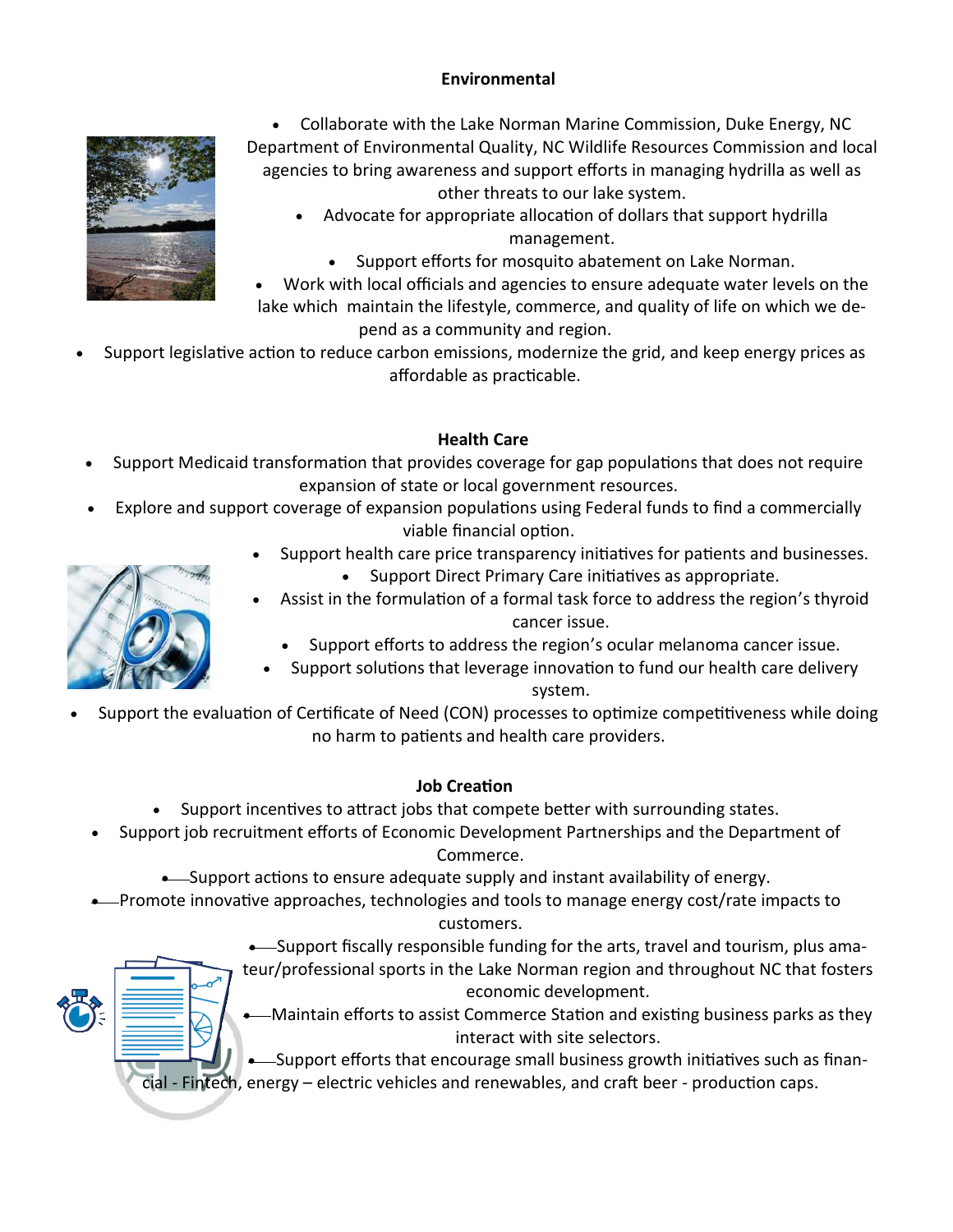# **Municipal / County**

- Support and promote "regionalism" between the lake towns, including but not limited to infrastructure, economic development, and quality of life issues.
	- Advocate for a metro regional approach to infrastructure and legislative issues with neighboring counties and municipalities.
		- Support and actively encourage counties and municipalities implement tax neutral rates after property tax revaluations.
		- Support tax policies that return collected monies to the county/municipality of origin.
		- Support reform of local building codes which make the approval process more efficient and less burdensome to applicants.
		- Publicize that the Chamber opposes any increase, for any purpose, in sales tax rates during adverse economic climates.

# **State & Federal Issues**

- Support efforts to reform business and environmental laws/regulations that encourage business growth.
- Support removing unnecessary regularly burdens on businesses and business owners.
- Support efforts that address appropriate buffer requirements on the Lake Norman shoreline.

#### **Taxes**

- Support continual tax reform that creates a positive impact on economic growth.
	- Support reduction of corporate and personal income taxes.
		- Support elimination of business franchise taxes.
			- Support simplification of tax code.
		- Support efforts to encourage economic development opportunities in rural counties while safeguarding current local sales tax and related revenue sources.
			- Support tax reform or property re-evaluations that stimulate business growth, administrative simplicity and controlled spending.
	- Support stopping the taxation of the same source of funds multiple times.
	- Support increasing the transparency in property tax rates and valuations.

# **Technology**

• Support policies that promote private sector investment in broadband technologies and infrastructure including the rapid delivery of 5G services and the expansion of broadband services to unserved areas



critical for the Charlotte and Lake Norman region.



- agencies/departments.
- Support initiatives that create paperless environments to transact business.
- Support legislations that eliminate archiving of hard copies of documents when electronic or scanned versions are available through data storage solutions.
	- Support legislation that eliminates forms, paper storage and wet signature requirements when alternative technological solutions exist.



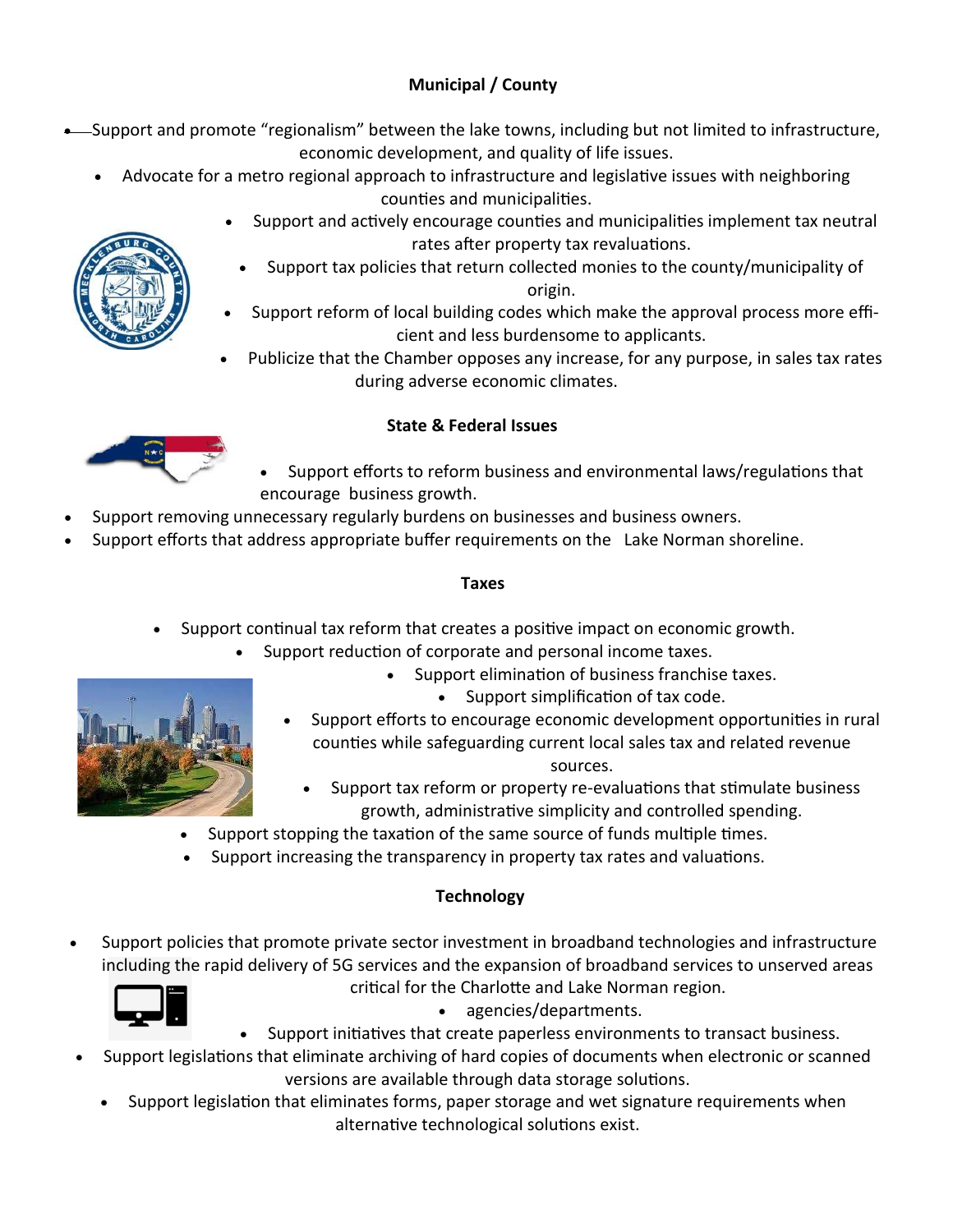### **Technology - Continued from Page 2**

- Support state, county and municipal initiatives that improve the data privacy and cybersecurity vulnerabilities of our businesses.
- Support NC Department of Information Technology's *Whole-of-State* and *Education Pathways* initiatives to provide a means to fill the gap in local and statewide trained cybersecurity resources.

### **Transportation**

• Advocate for the use of "hardened shoulders" on I77 to create an additional General-Purpose Lane during peak driving hours.



- Support CRTPO decision authority to be one vote per town, instead of a weighted vote.
- Support local jurisdiction ability to construct transportation projects that improve mobility.
- Support the study of reasonable improvements and solutions to regional transit. • Support bike and pedestrian roadway options.
- Support transportation initiative s that lower congestion while financed without burdening businesses.
- Support regulatory changes and enhancements to the State Transportation Improvement Program (STIP) a 435-page document last published in February 2022 to provide the transportation improvements citizens need and desire.
- Work with elected leaders, NCDOT officials, NC Highway 73 Council of Planning, CRTPO and other agencies to expedite road projects.